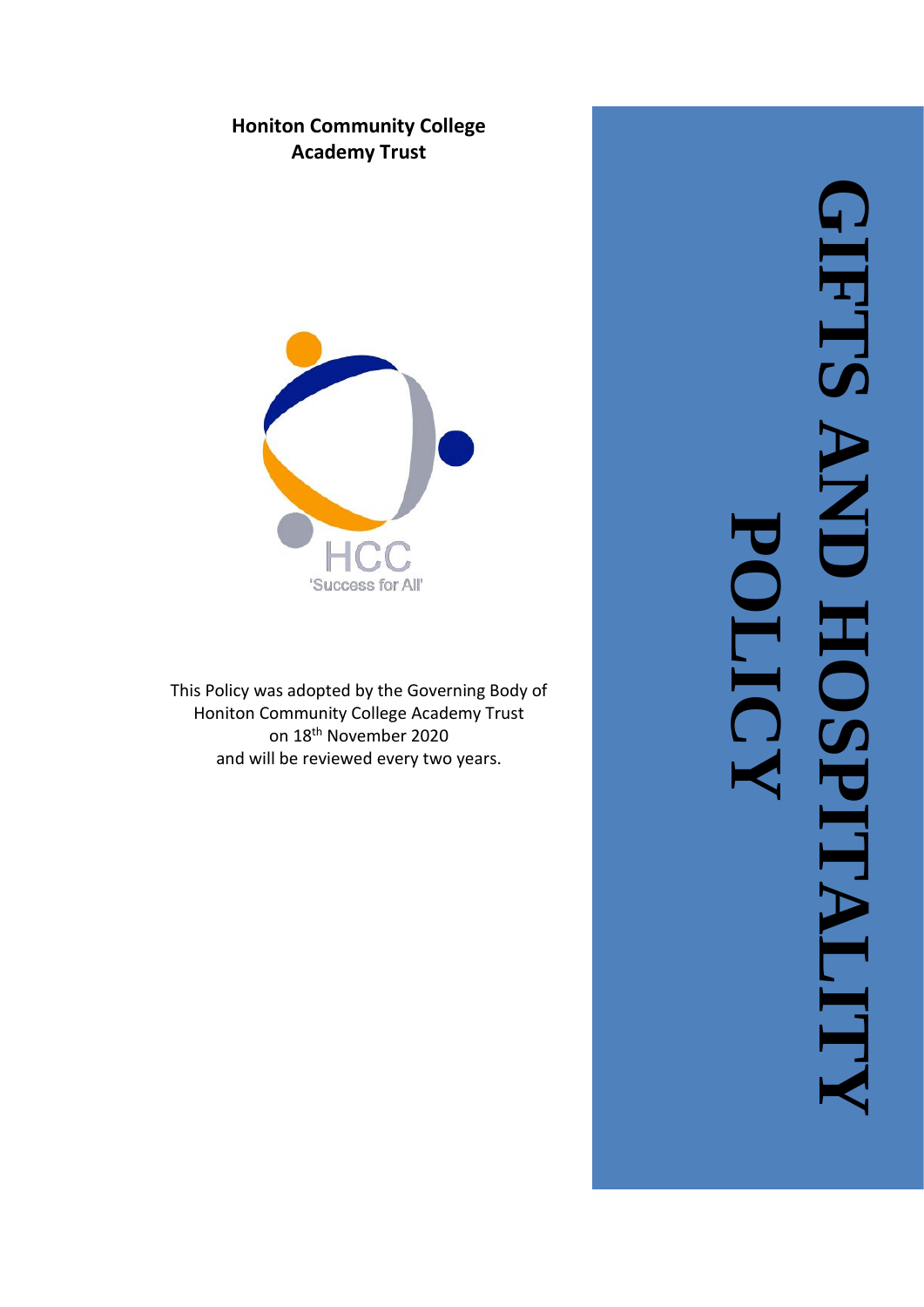#### **Purpose**

This policy outlines the Academy's policy with regard to the receipt of gifts and hospitality by its staff and Governors from any third parties arising from duties undertaken on behalf of the Academy.

The Academy is committed to ensuring that the governance of the Academy is conducted in accordance with the highest standards of integrity, probity and openness.

#### **General Rules**

Academy staff must not receive gifts, hospitality or benefits of any kind from a third party which might be seen to comprise their personal judgement or integrity. Staff are asked to immediately report any offer or receipt of such gifts to the Director of Finance and Resources to be recorded in the Register of Gifts and Hospitality.

Governors and staff may accept the following gifts / hospitality without the need to seek the approval of the Academy or formally register receipt:

- Courtesy hospitality or attendance in an official capacity at a public function.
- Incidental promotional gifts such as calendars, diaries or pens.
- Receipt of small items from suppliers or contractors as expressions of gratitude such as boxes of chocolates or individual bottles of drink (at a value of less than £25).
- Receipt of small items from parents of students or students as expressions of gratitude such as boxes of chocolates or individual bottles of drink (at a value of less than £25).
- NB: Care must always be taken to ensure that whenever such gifts/hospitality are accepted no obligation to the person or organisation in question is accepted. In cases of doubt members should consult the Director of Finance and Resources.

The following examples of gifts / hospitality require approval and are to be formally recorded by the Director of Finance and Resources in the Register of Gifts and Hospitality:

- Courtesy hospitality at business lunches / dinners.
- Attendance as a non-paying guest of a commercial organisation or individual at a non-work related cultural or sporting event (at a value of more than £25).
- Promotional gifts worth in excess of £25.
- Other offers of gifts/hospitality not falling into any of the above categories.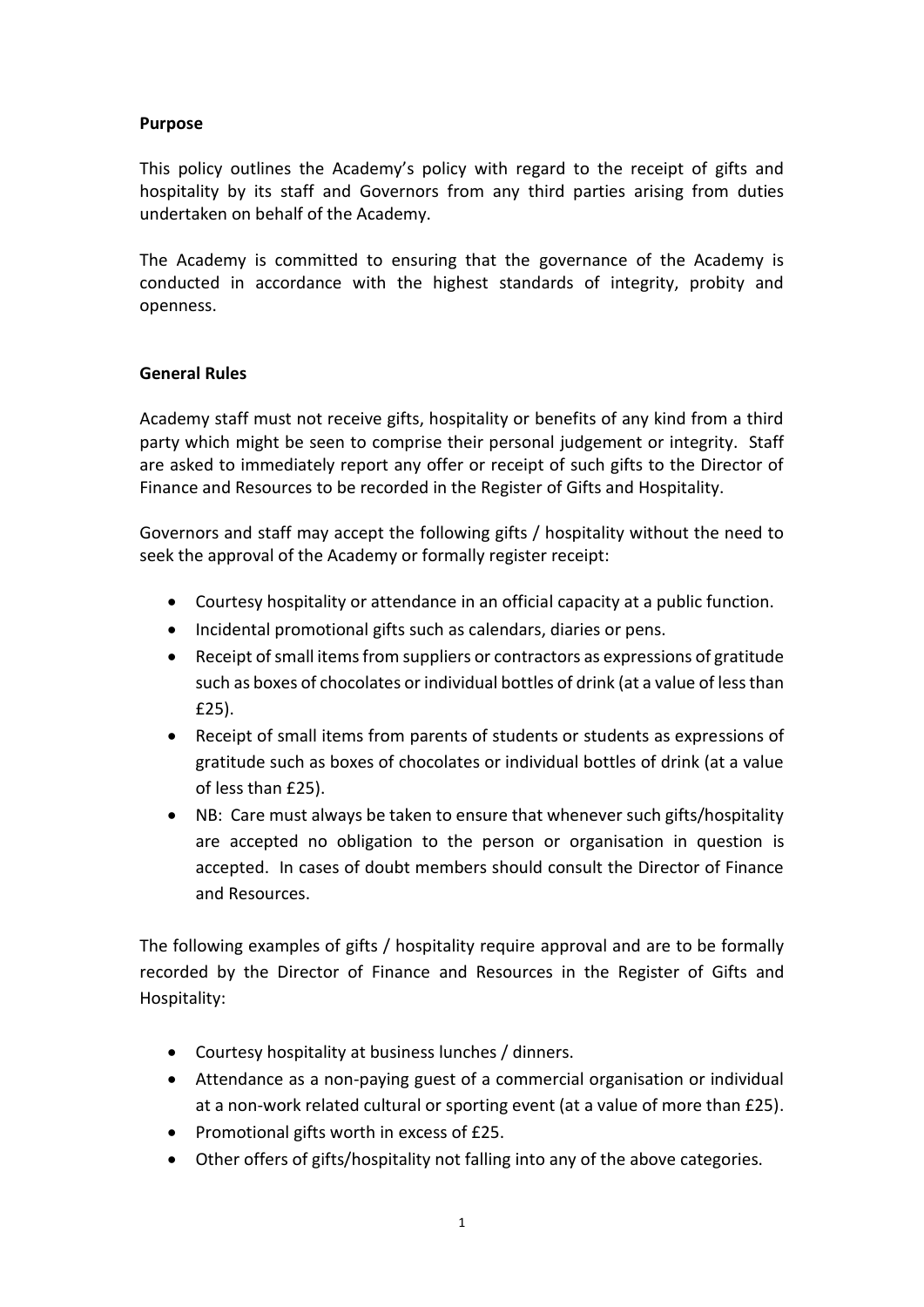## **Unacceptable Gifts / Hospitality**

The following are examples of offers of gifts / hospitality which should be refused by staff:

- Gifts of money (not including donations to the Academy).
- Free membership or subscriptions (e.g. sports clubs).
- Foreign travel unless as a specific element of a business, academic or research activity approved by the Academy.
- Free goods, services or equipment which are normally provided by a supplier to the Academy at a charge.

Any offers of gifts and hospitality falling into any of the above categories should be reported immediately to the Director of Finance and Resources.

### **Donations to the College**

• There will be on occasion times when donations are given to the College. When donations are received, the reason for the donation and who by should be identified and the money should then be allocated against the activity or purpose for which it was originally donated. If a donation is received without a specific area or activity identified then the matter will be discussed at ELT who will then decide how the donation would be spent.

# **Role of the Director of Finance and Resources in relation to the Gifts and Hospitality Policy**

- Responsible for ensuring that any offer or receipt of gifts, hospitality or donations to staff is recorded in the Academy's Register of Gifts and Hospitality.
- Reporting any possible conflict of interests arising from the offer or receipt of gifts and or hospitality.

# **Role of the Chair of Resources committee in relation to the Gifts and Hospitality Policy**

• The Chair of the Resources committee will check and countersign the register prior to each Finance committee meeting

This policy should be read in conjunction with the Equality Policy. No one will be unlawfully disadvantaged on the grounds of age, race or ethnicity, disability, gender